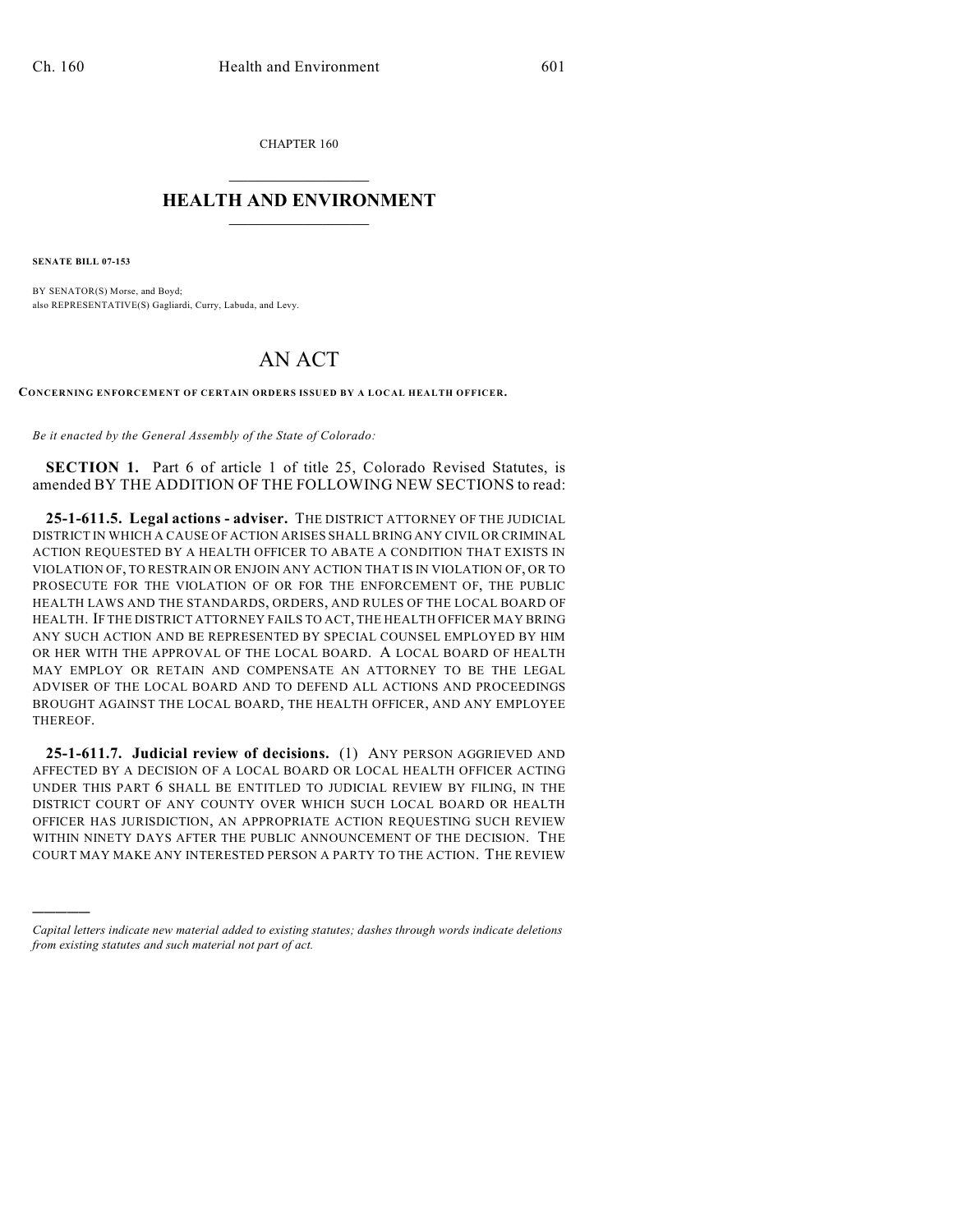SHALL BE CONDUCTED BY THE COURT WITHOUT A JURY AND SHALL BE CONFINED TO THE RECORD, IF A COMPLETE RECORD IS PRESENTED. IN CASES OF ALLEGED IRREGULARITIES IN THE RECORD OR IN THE PROCEDURE BEFORE THE LOCAL BOARD OR HEALTH OFFICER, TESTIMONY MAY BE TAKEN IN THE COURT. THE COURT MAY AFFIRM THE DECISION OR MAY REVERSE OR MODIFY IT IF THE SUBSTANTIAL RIGHTS OF THE APPELLANT HAVE BEEN PREJUDICED AS A RESULT OF THE FINDINGS AND DECISION OF THE LOCAL BOARD OR HEALTH OFFICER BEING: CONTRARY TO CONSTITUTIONAL RIGHTS OR PRIVILEGES; IN EXCESS OF THE STATUTORY AUTHORITY OR JURISDICTION OF THE LOCAL BOARD OR HEALTH OFFICER; AFFECTED BY ANY ERROR OF LAW; MADE OR PROMULGATED UPON UNLAWFUL PROCEDURE; UNSUPPORTED BY SUBSTANTIAL EVIDENCE IN VIEW OF THE ENTIRE RECORD AS SUBMITTED; OR ARBITRARY OR CAPRICIOUS.

(2) ANY PARTY MAY HAVE A REVIEW OF THE FINAL JUDGMENT OR DECISION OF THE DISTRICT COURT BY APPELLATE REVIEW IN ACCORDANCE WITH THE LAW AND THE COLORADO APPELLATE RULES.

**SECTION 2.** The introductory portion to 25-1-650 (1) and 25-1-650 (1) (a), Colorado Revised Statutes, are amended to read:

**25-1-650. Investigation by health officer.** (1) When the health officer of any county, city, or village in this state receives reliable notice or has good reason to believe that there is, within the county, city, or village of which he OR SHE is the health officer, a case of smallpox, diphtheria, scarlet fever, or other communicable disease dangerous to the public health, it is the duty of the health officer, unless he OR SHE is instructed by the board of health of which he OR SHE is an executive officer to do otherwise:

(a) To investigate the subject immediately and, in behalf of the board of health of which he is an executive officer, to order the prompt and thorough isolation of those sick or infected with such disease so long as there is danger of their communicating the disease to other persons ESTABLISH, MAINTAIN, AND ENFORCE ISOLATION AND QUARANTINE, AND IN PURSUANCE THEREOF, AND FOR THIS PURPOSE ONLY, TO EXERCISE SUCH PHYSICAL CONTROL OVER PROPERTY AND OVER THE PERSONS OF THE PEOPLE WITHIN THE JURISDICTION OF THE LOCAL BOARD AS THE LOCAL BOARD OR HEALTH OFFICER MAY FIND NECESSARY FOR THE PROTECTION OF THE PUBLIC HEALTH;

**SECTION 3.** Part 6 of article 1 of title 25, Colorado Revised Statutes, is amended BY THE ADDITION OF THE FOLLOWING NEW SECTIONS to read:

**25-1-650.5. Unlawful acts - penalties.** (1) IT IS UNLAWFUL FOR ANY PERSON, ASSOCIATION, OR CORPORATION OR ANY OFFICER THEREOF:

(a) TO WILLFULLY VIOLATE, DISOBEY, OR DISREGARD THE PROVISIONS OF THE PUBLIC HEALTH LAWS OR THE TERMS OF ANY LAWFUL NOTICE, ORDER, STANDARD, RULE, OR REGULATION ISSUED PURSUANT THERETO;

(b) TO FAIL TO MAKE OR FILE REPORTS REQUIRED BY LAW OR RULE OF THE LOCAL BOARD RELATING TO THE EXISTENCE OF DISEASE OR OTHER FACTS AND STATISTICS RELATING TO THE PUBLIC HEALTH;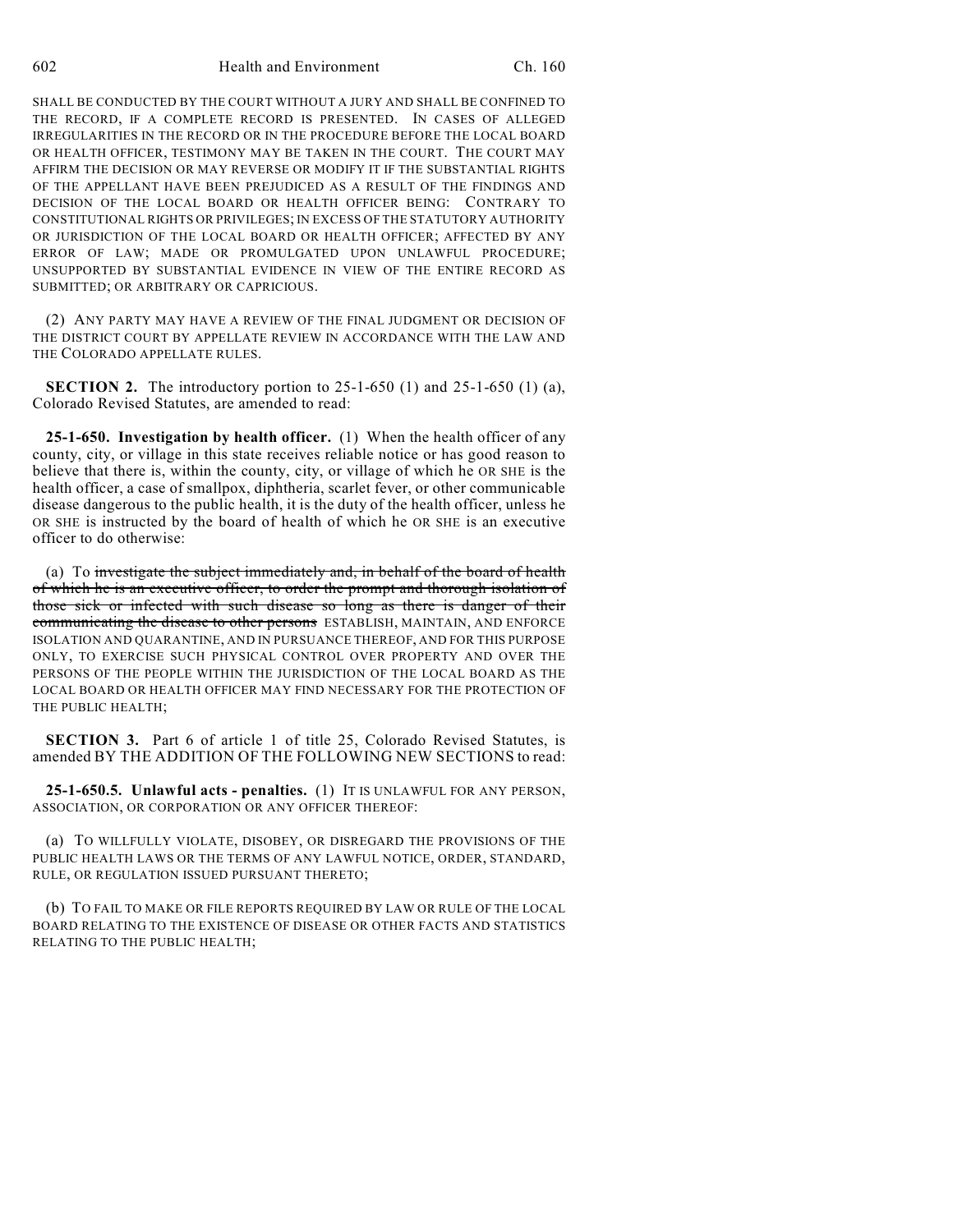(c) TO WILLFULLY AND FALSELY MAKE OR ALTER ANY CERTIFICATE OR CERTIFIED COPY THEREOF ISSUED PURSUANT TO THE PUBLIC HEALTH LAWS;

(d) TO WILLFULLY FAIL TO REMOVE FROM PRIVATE PROPERTY UNDER HIS OR HER CONTROL AT HIS OR HER OWN EXPENSE, WITHIN FORTY-EIGHT HOURS AFTER BEING ORDERED TO DO SO BY THE HEALTH AUTHORITIES, ANY NUISANCE, SOURCE OF FILTH, OR CAUSE OF SICKNESS WITHIN THE JURISDICTION AND CONTROL OF THE LOCAL BOARD, WHETHER SUCH PERSON, ASSOCIATION, OR CORPORATION IS THE OWNER, TENANT, OR OCCUPANT OF SUCH PRIVATE PROPERTY; EXCEPT THAT, WHEN ANY SUCH CONDITION IS DUE TO AN ACT OF GOD, IT SHALL BE REMOVED AT PUBLIC EXPENSE; OR

(e) TO PAY, GIVE, PRESENT, OR OTHERWISE CONVEY TO ANY OFFICER OR EMPLOYEE OF A LOCAL BOARD ANY GIFT, REMUNERATION, OR OTHER CONSIDERATION, DIRECTLY OR INDIRECTLY, THAT SUCH OFFICER OR EMPLOYEE IS FORBIDDEN TO RECEIVE BY THIS PART 6.

(2) IT IS UNLAWFUL FOR ANY OFFICER OR EMPLOYEE OF ANY LOCAL BOARD OF HEALTH TO ACCEPT ANY GIFT, REMUNERATION, OR OTHER CONSIDERATION, DIRECTLY OR INDIRECTLY, FOR AN INCORRECT OR IMPROPER PERFORMANCE OF THE DUTIES IMPOSED UPON HIM OR HER BY OR ON BEHALF OF SUCH LOCAL BOARD OR BY THIS PART 6.

## (3) IT IS UNLAWFUL:

(a) FOR AN OFFICER OR EMPLOYEE OF A LOCAL BOARD TO PERFORM ANY WORK, LABOR, OR SERVICES OTHER THAN DUTIES ASSIGNED TO HIM OR HER BY OR ON BEHALF OF THE LOCAL BOARD DURING THE HOURS SUCH OFFICER OR EMPLOYEE IS REGULARLY EMPLOYED BY THE LOCAL BOARD OR TO PERFORM HIS OR HER DUTIES AS AN OFFICER OR EMPLOYEE OF A LOCAL BOARD UNDER ANY CONDITION OR ARRANGEMENT THAT INVOLVES A VIOLATION OF THIS OR ANY OTHER LAW OF THE STATE OF COLORADO;

(b) FOR AN OFFICER OR EMPLOYEE OF A LOCAL BOARD WHO IS EMPLOYED OR RETAINED ON THE BASIS OF REGULAR FULL-TIME EMPLOYMENT TO PERFORM ANY WORK, LABOR, OR SERVICES CONSISTING OF THE PRIVATE PRACTICE OF MEDICINE, VETERINARY SURGERY, SANITARY ENGINEERING, NURSING, OR ANY OTHER PROFESSION THAT IS OR MAY BE OF SPECIAL BENEFIT TO ANY PRIVATE PERSON, ASSOCIATION, OR CORPORATION AS DISTINGUISHED FROM THE LOCAL BOARD OR THE PUBLIC GENERALLY AND THAT IS PERFORMED BY SUCH OFFICER OR EMPLOYEE, DIRECTLY OR INDIRECTLY, FOR REMUNERATION, WHETHER DONE IN AN ACTIVE, ADVISORY, OR CONSULTATIVE CAPACITY OR PERFORMED WITHIN OR WITHOUT THE HOURS SUCH OFFICER OR EMPLOYEE IS REGULARLY EMPLOYED BY THE LOCAL BOARD.

(4) ANY PERSON, ASSOCIATION, OR CORPORATION, OR ANY OFFICER THEREOF, WHO VIOLATES ANY PROVISION OF THIS SECTION IS GUILTY OF A MISDEMEANOR AND, UPON CONVICTION THEREOF, SHALL BE PUNISHED BY A FINE OF NOT MORE THAN ONE THOUSAND DOLLARS, BY IMPRISONMENT IN THE COUNTY JAIL FOR NOT MORE THAN ONE YEAR, OR BY BOTH SUCH FINE AND IMPRISONMENT. IN ADDITION TO SUCH FINE AND IMPRISONMENT, HE OR SHE SHALL BE LIABLE FOR ANY EXPENSE INCURRED BY